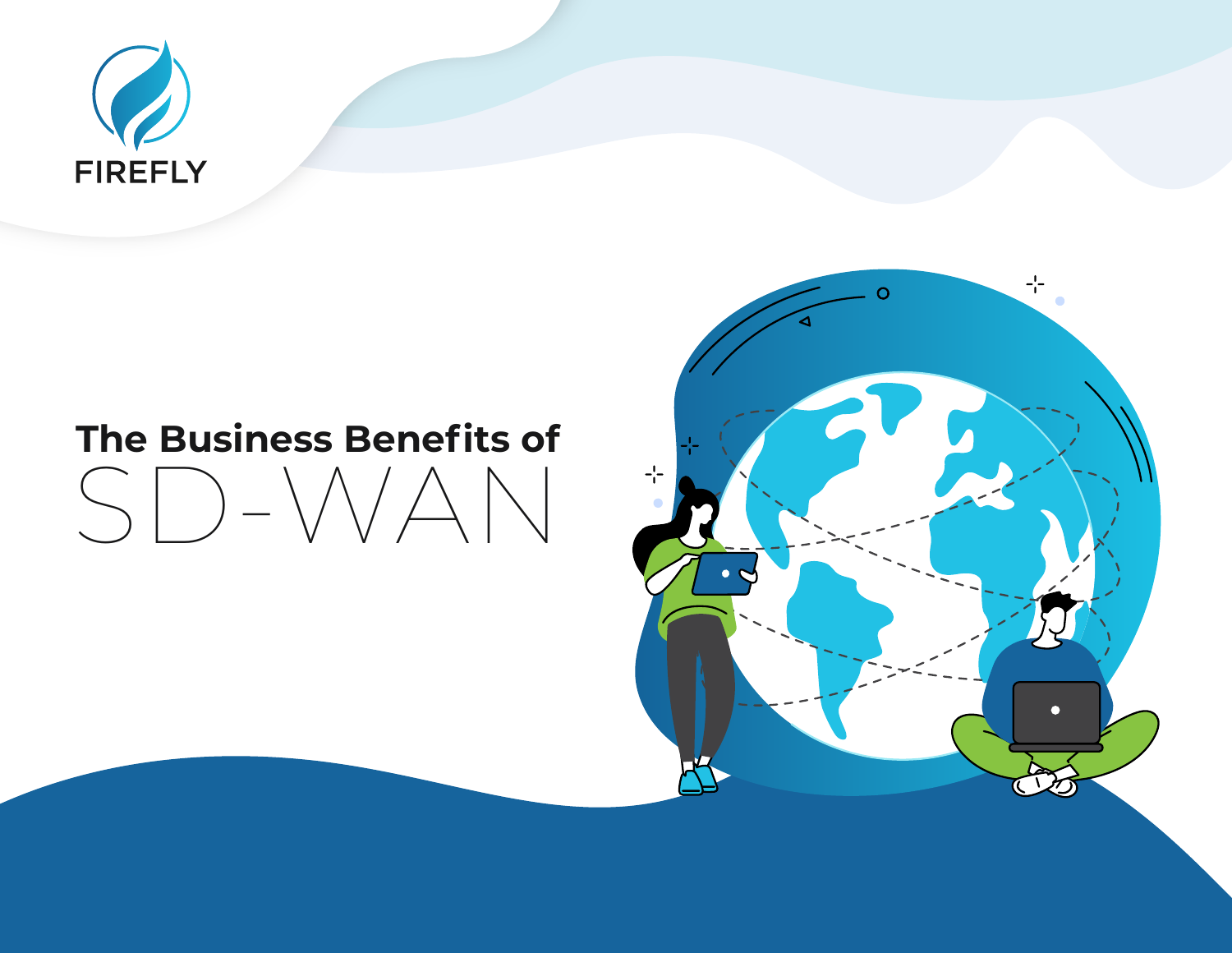## What Is **SD-WAN?**

Software-defined wide area networking (SD-WAN) has become a go-to network management tool for businesses with dispersed locations – or employees.

At their core, SD-WAN solutions provide an efficient and secure way to connect clients, employees, and customers to a company's data center. This software driven technology was developed as businesses shifted to digital tools like software as a service (SaaS) and other cloud solutions, which overloaded traditional wide area networks (WANs). This was an issue many companies discovered when the pandemic forced them to embrace remote connectivity.

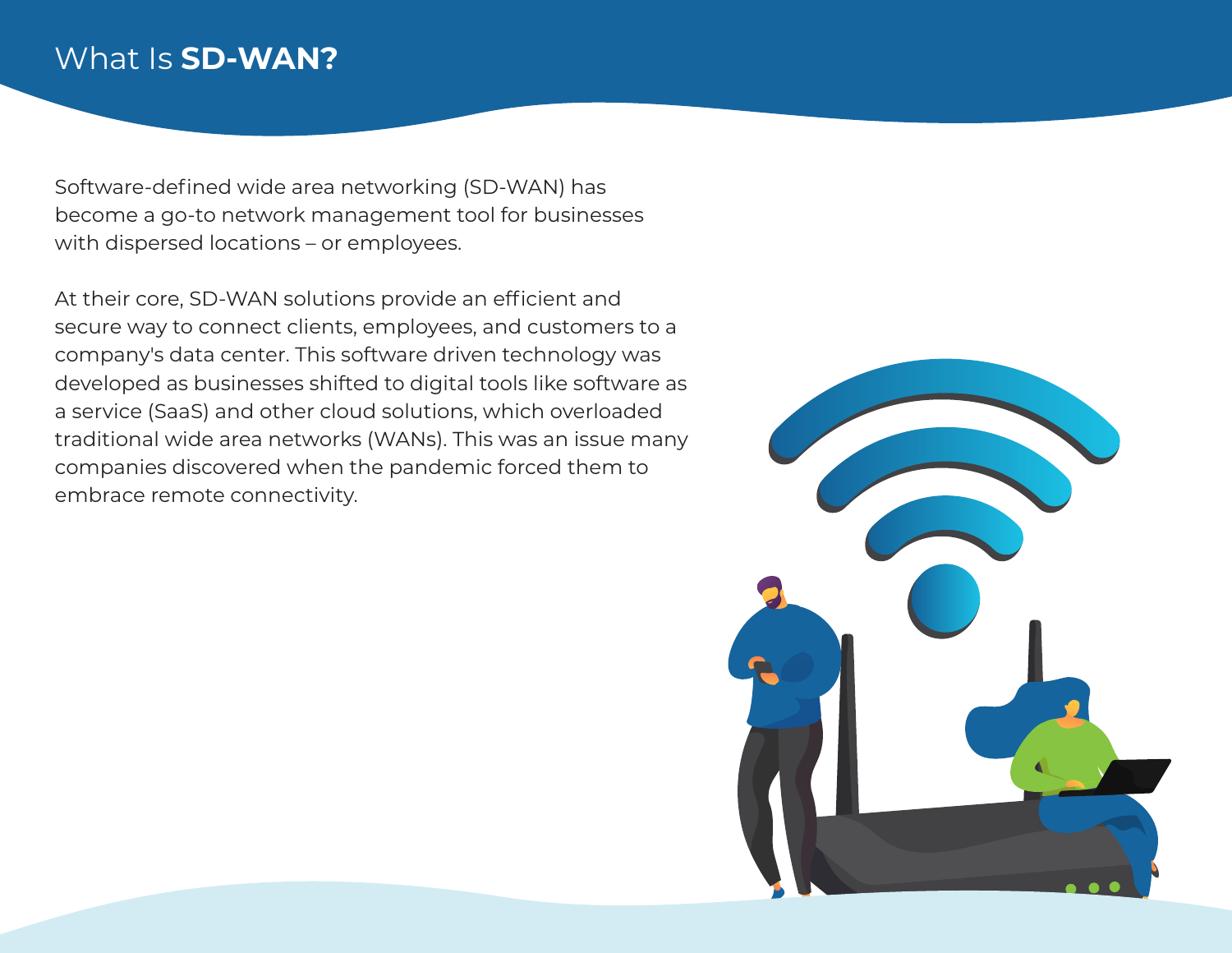## How Does **SD-WAN Work?**

SD-WAN connects end users directly to a company's central or virtual data center. SD-WAN:

- **Simplifies WAN management**
- Reduces latency  $\bullet$
- Offers easy scalability
- Gives IT teams full visibility and control across multiple functions and connections
- Is Edge compatible

Typically, businesses use an integrator or 24/7 cloud management network services to aid with security, management, and necessary technology upgrades, which helps lower costs.

SD-WAN enables efficient, always-on, remote access for:

- Work-from-home employees
- National and international clients or customers
- Companies with multi-branch locations

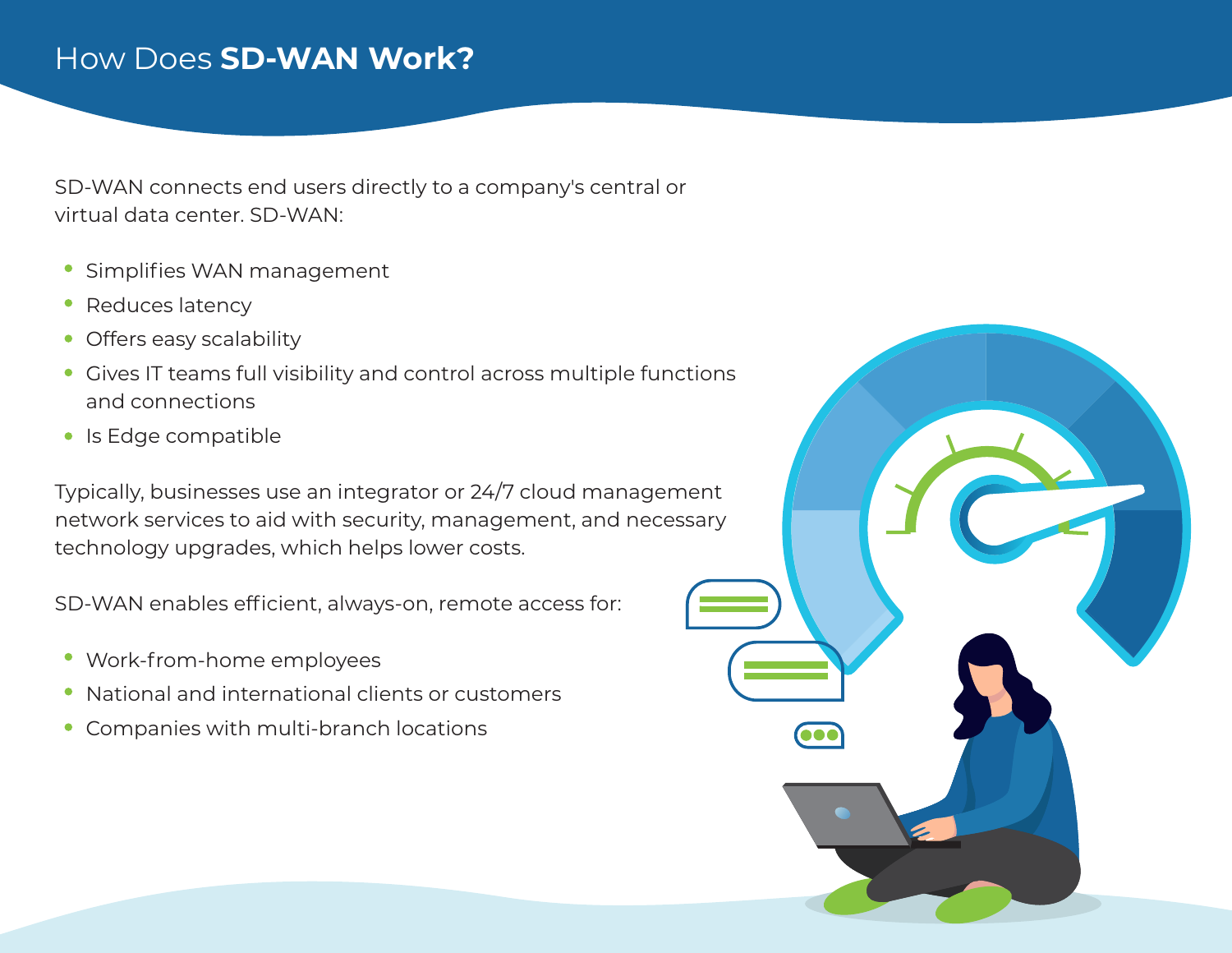## **4 Key Benefits** of SD-WAN

Businesses often experience issues with current network bandwidth, speed fluctuations, inconsistent connectivity, and app performance degradation – all of which lead to a reduced general ability to meet current needs. As more companies migrate to cloud-hosted applications, SD-WAN provides four key benefits.



#### **Enhanced Visibility**

Network administrators gain a broad view of the network to spot problems and quickly take steps to resolve them.



#### **Security**

Features include zone-based firewalls, intrusion prevention, URL filtering, advanced malware protection, and more.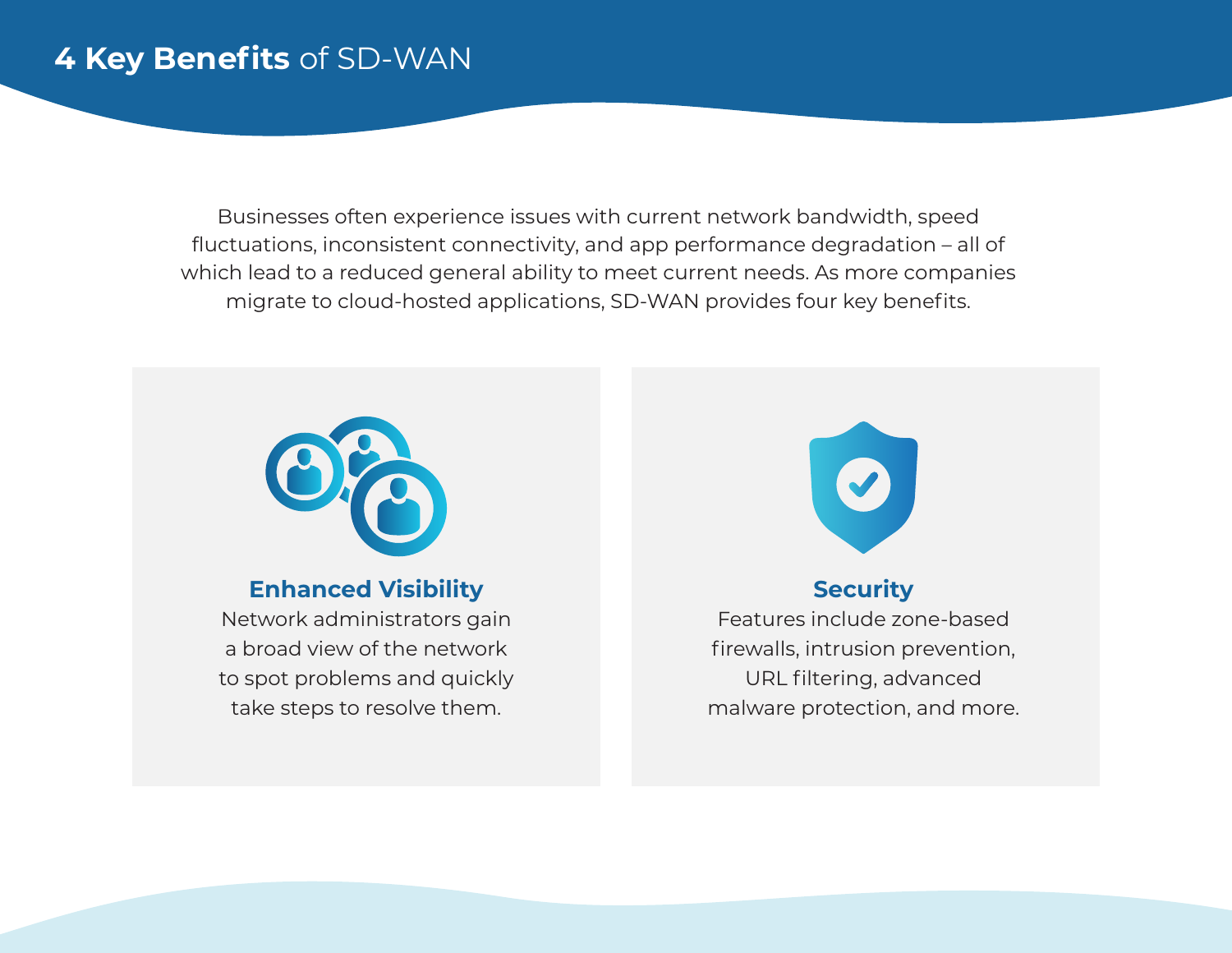

#### **Centralized Management**

SD-WAN centralizes the network's control plane, simplifying management for dispersed workers and locations.



### **Application Control**

Network administrators can prioritize more important applications to ensure performance where it's necessary.

These benefits come together to offer cloud-first businesses the support you need to keep your network running smoothly and managed easily.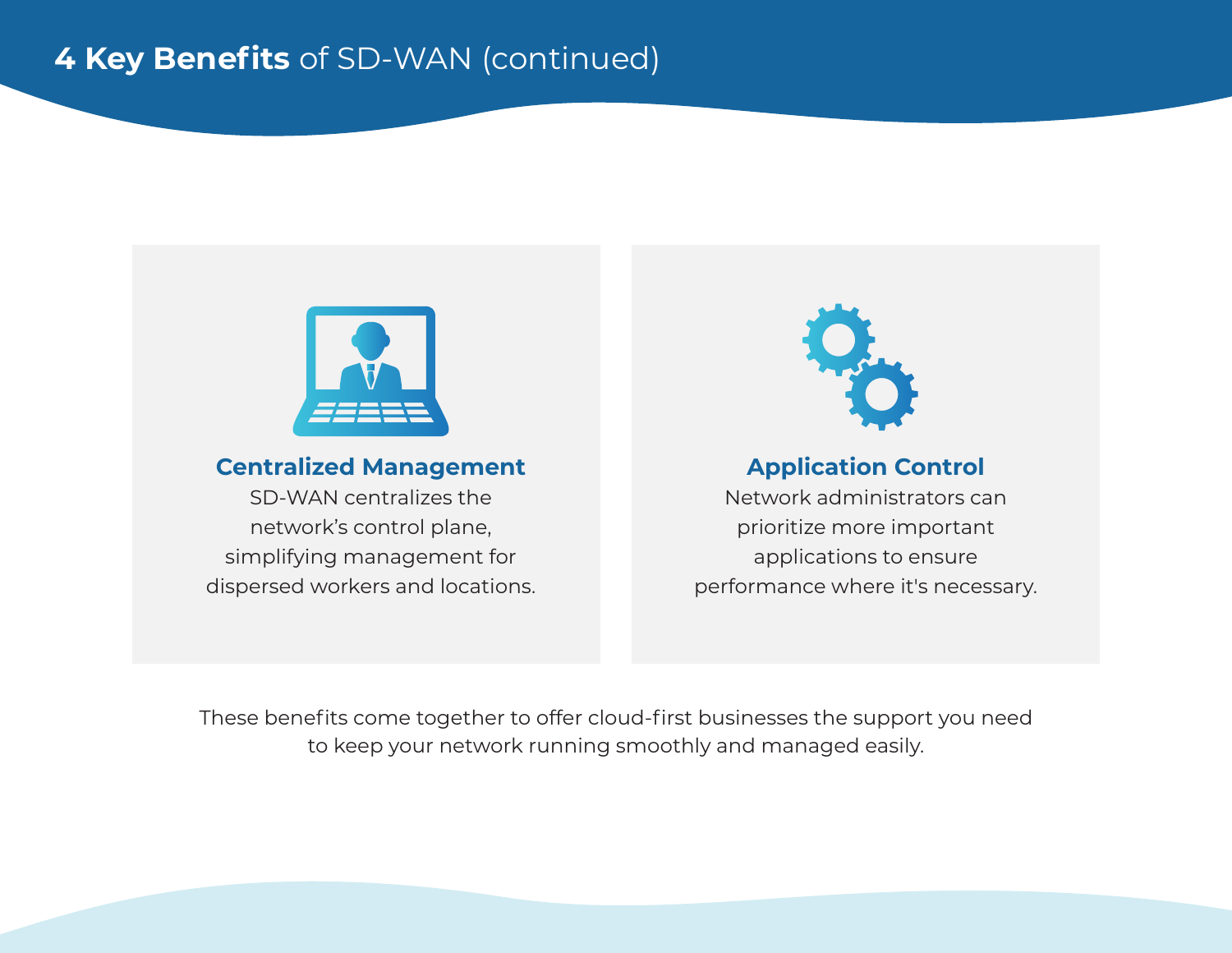As of 2021, cyber criminals were capable of infiltrating 93% of company networks in just two days.<sup>1</sup> Protecting customer and client-sensitive data has become critical for every industry. SD-WAN helps secure your network in three ways.

- **Central and Singular Management** Network traffic all leads to one place, and the network visibility provided by SD-WAN allows IT managers to set up zones. In a security breach, companies can isolate part of the network without disrupting the entire traffic flow.
- **End-to-End Encryption** The direct connection to the data center via the internet makes it easy to encrypt data and limit user access to unsafe or compromised apps or websites (URL filtering).
- **Vendor-Configured Security Features** Many of **[Firefly's](https://fireflytele.com/)** third-party partners like Cisco, Palo Alto, and Fortinet have advanced next-generation firewalls (NGFWs), zero-trust models, and proprietary AI-powered protocols.

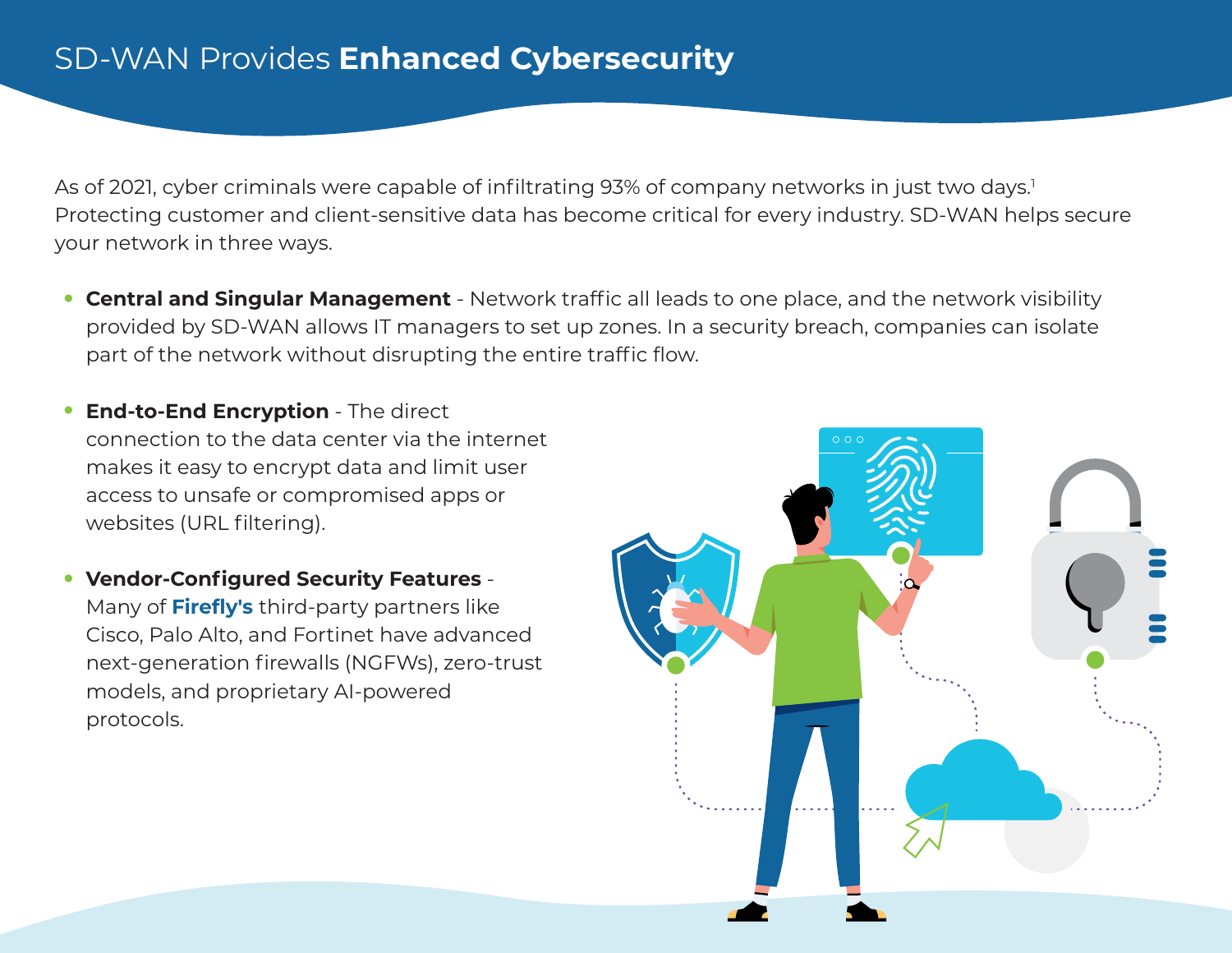## SD-WAN's Industry Impact: **Healthcare**

Healthcare has seen a 51% increase in security breaches and leaks since 2019.<sup>2</sup> Protecting sensitive data (including regulatory compliance) and keeping smart, life-saving machines operating is crucial. SD-WAN's network visibility makes it easier to implement encryption, data loss prevention, anti-malware protection, and remote browser isolation.

Hospitals are modernizing care with increased telehealth services, smart device use, and even remote surgery options – not to mention legacy technology like patient records. SD-WAN can support cloud-based applications that help centralize information for healthcare organizations.

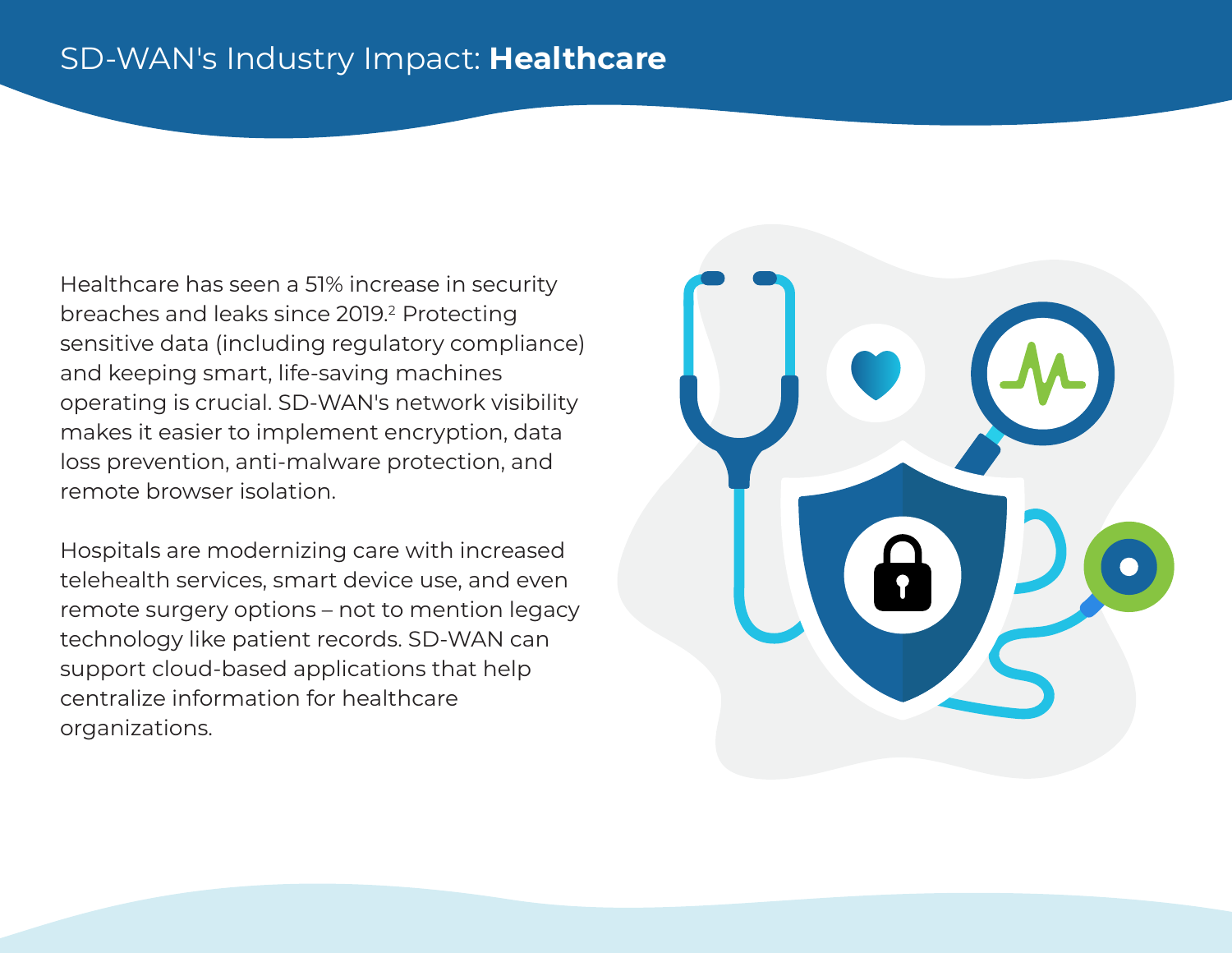## SD-WAN's Industry Impact: **Finance & Insurance**

Finance and insurance companies now compete in a global market using cloud services like Amazon Web Service, Google Cloud, Salesforce, and other SaaS applications. SD-WAN is the backbone to keep these applications performing well across any number of branches. Advanced SD-WAN technologies have functionality that helps improve cybersecurity, protect client and customer data, reroute data efficiently, and enable scalable data storage as the business grows.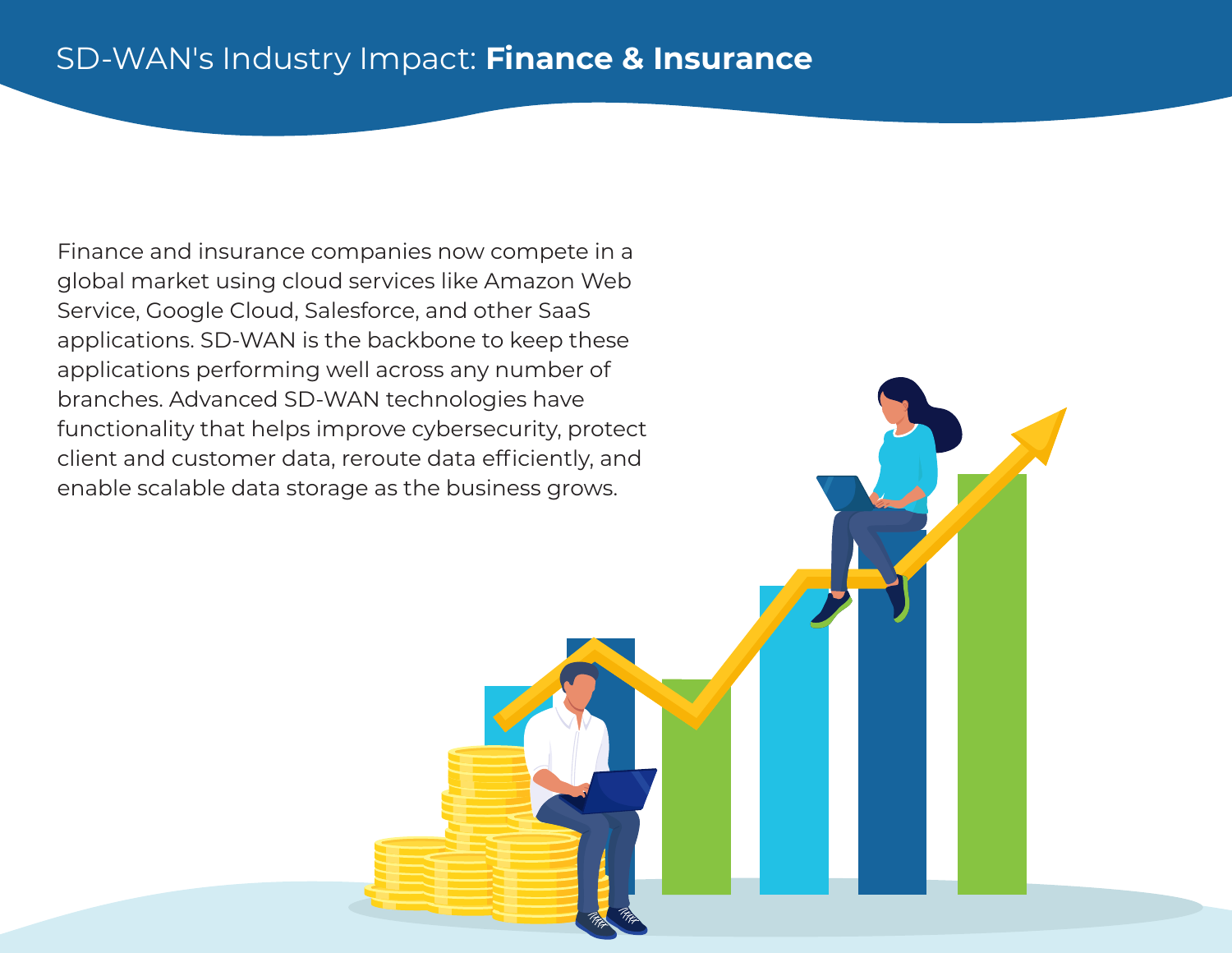## SD-WAN's Industry Impact: **Retail**

The common thread among industries is consistency, easy access, and security. For retail, customer experience is job number one. The explosion of bluetooth enabled paying options, chip cards, business-specific app development, consistent delivery or curbside capabilities, and more requires reliable and immediate network access. During COVID, one-third of consumers<sup>3</sup> became first-time users of contactless payment. Customers ultimately benefit from effective e-commerce – creating repeat business for retail organizations.

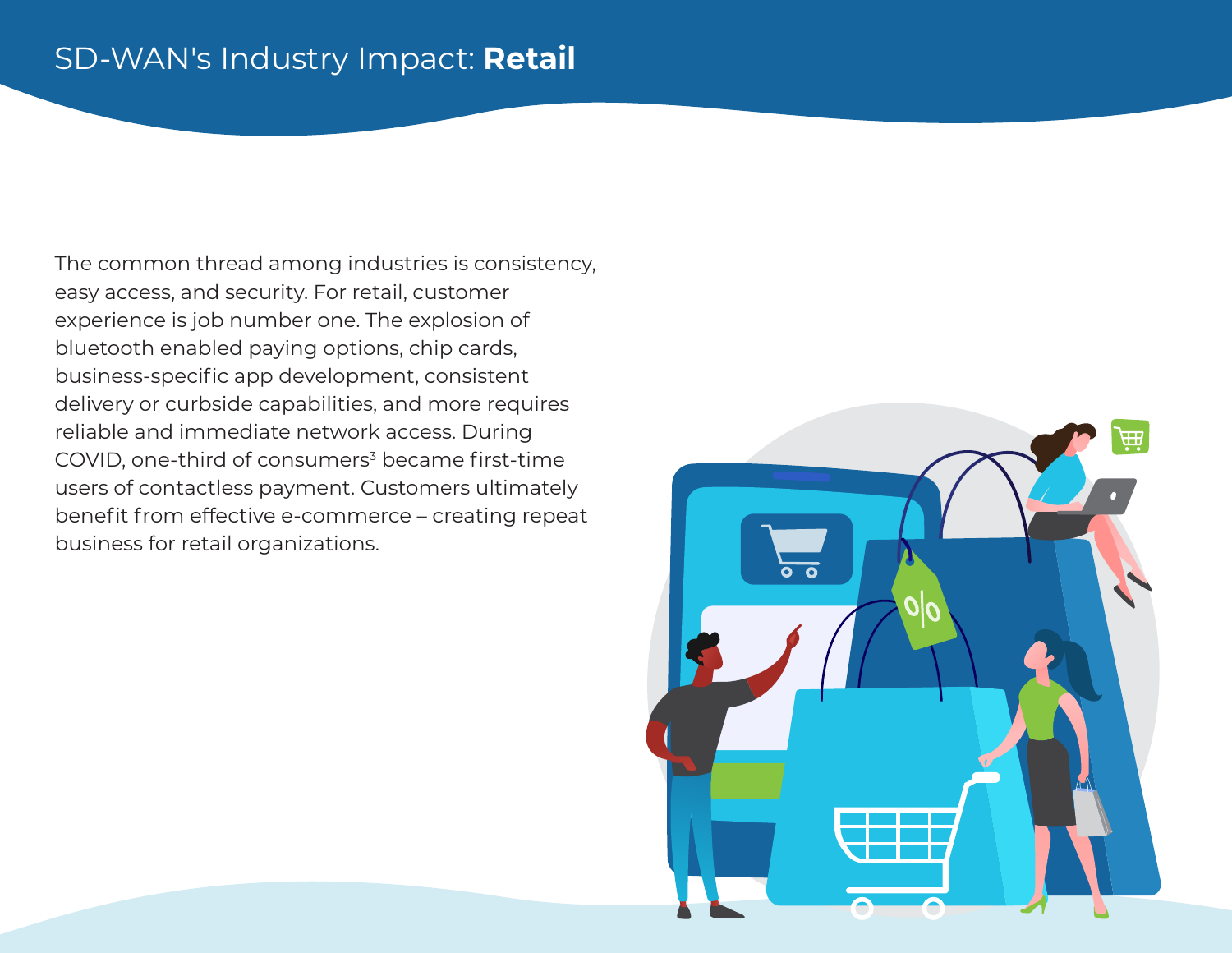## Firefly Is Your **SD-WAN Resource**

**[Firefly's](https://fireflytele.com/)** extensive knowledge and industry connections can strengthen and secure your current network. And you won't find cookie-cutter **[SD-WAN solutions](https://fireflytele.com/internet-network-connectivity-sd-wan/)** here. We listen, take a customer-first approach, and provide customized SD-WAN options that meet your needs, from the most basic solutions to those that are fully managed.

Our partnerships with industry-leading providers mean you get expert support when you need it. We'll unearth the best fit for your business – and serve as your advocate and technical resource throughout the growth process.